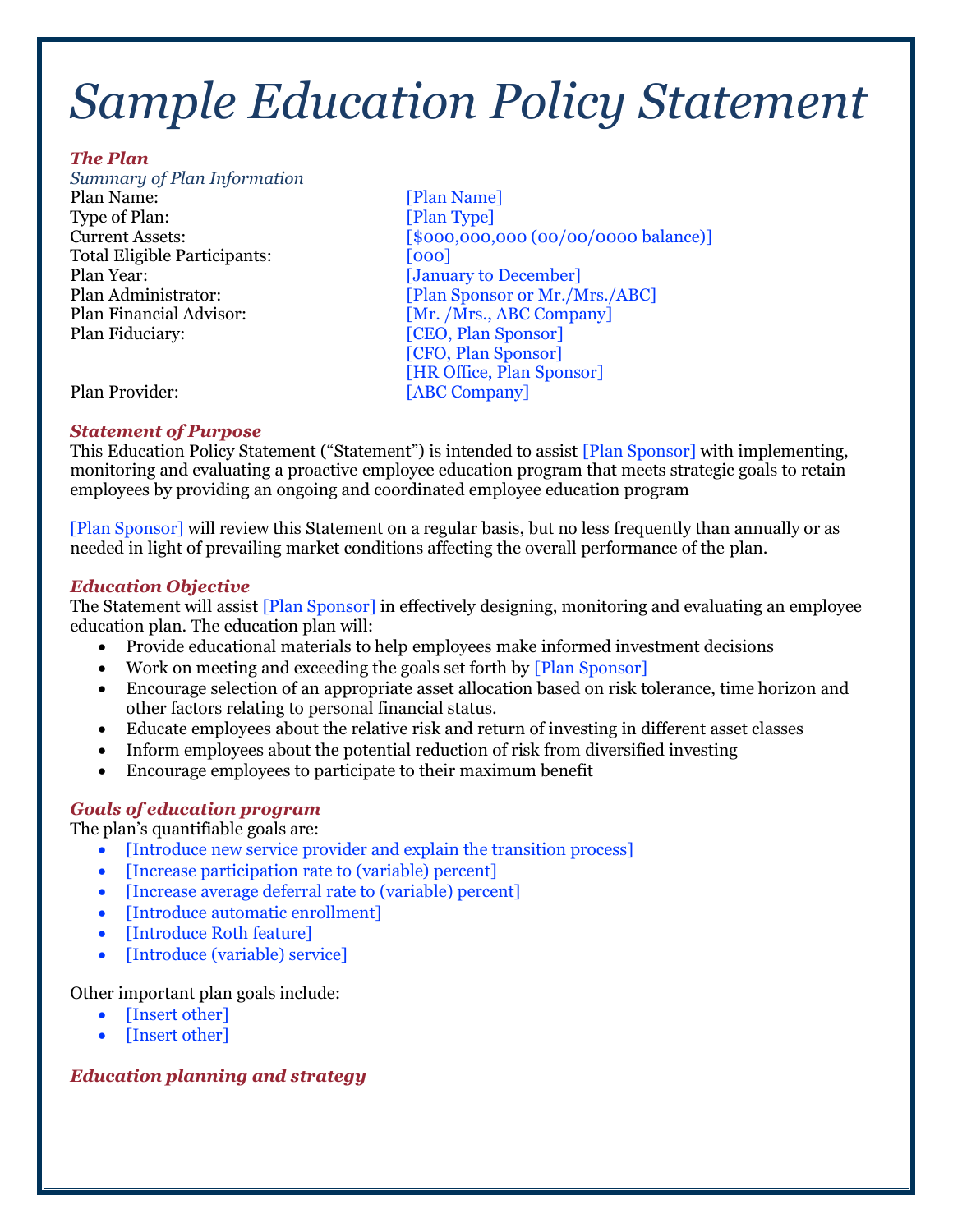The education program will support the delivery of an effective enrollment campaign to assist eligible employees with understanding plan provisions, investment options and investing for their needs. The enrollment campaign will be supported by on-site enrollment meetings held [insert frequency]. The on-site meetings will be promoted with the use of enrollment posters and save the date materials. Additionally, enrollment materials will be provided to eligible employees.

 Ongoing communications may support increased participation, improved deferral/contribution rates, and improve overall asset allocation based on providing needed financial planning information. Segments will include the following topics:

- [General personal finance]
- [Participating in a retirement plan]
- [Investing]
- [Changing employers]
- [Nearing or entering retirement years]
- [Insert other]

### *Results measurement*

On a timely basis, but not less than [quarterly, semi-annually, annually] [Plan Sponsor] will review each of the goals listed to determine if they are being satisfied based on the metrics described below. A rating will be assigned of Meets Goal (MG), Exceeds Goal (EG), or Needs Improvement (NI).

- Measure improvement of average participation rate of retirement plan compared to previous period.
- • Measure improvement in average employee contribution/deferral rate for retirement plan compared to previous period.
- • Review plan demographic summary to identify areas for improvement
	- o Number of eligible participants by age group
	- o Average participation rate by age group
	- o Average contribution/deferral rate by age group
	- o Average account balance for plan by age group
	- o Number and/or percentage of participants with outstanding loans (if applicable)
	- o Number and/or percentage of hardship withdrawals
	- o Participants with more than one loan or hardship withdrawal
	- o Participants not receiving the full matching contribution

# *Roles and responsibilities*

#### *[Plan Sponsor] is responsible for:*

- Preparing a written document defining the goals and objectives of the plan.
- Establishing criteria to be used to measure the effectiveness of the education plan.
- • Selecting the plan service providers and coordinating the scope and frequency of employee education activities

#### *Investment Professional*

 [Plan Sponsor] will retain an investment professional to assist with developing an education process that will provide guidance to employees. The investment professional will be responsible for disclosing, in writing, if they are acting as a fiduciary when providing investment education services to employees.

#### *Plan Recordkeeper*

The role of the recordkeeper is to provide reports on account activities to track:

- Participation rate
- Salary deferral rates
- Asset allocation
- Demographic summary of participant activities
- Plan loans and hardship withdrawals